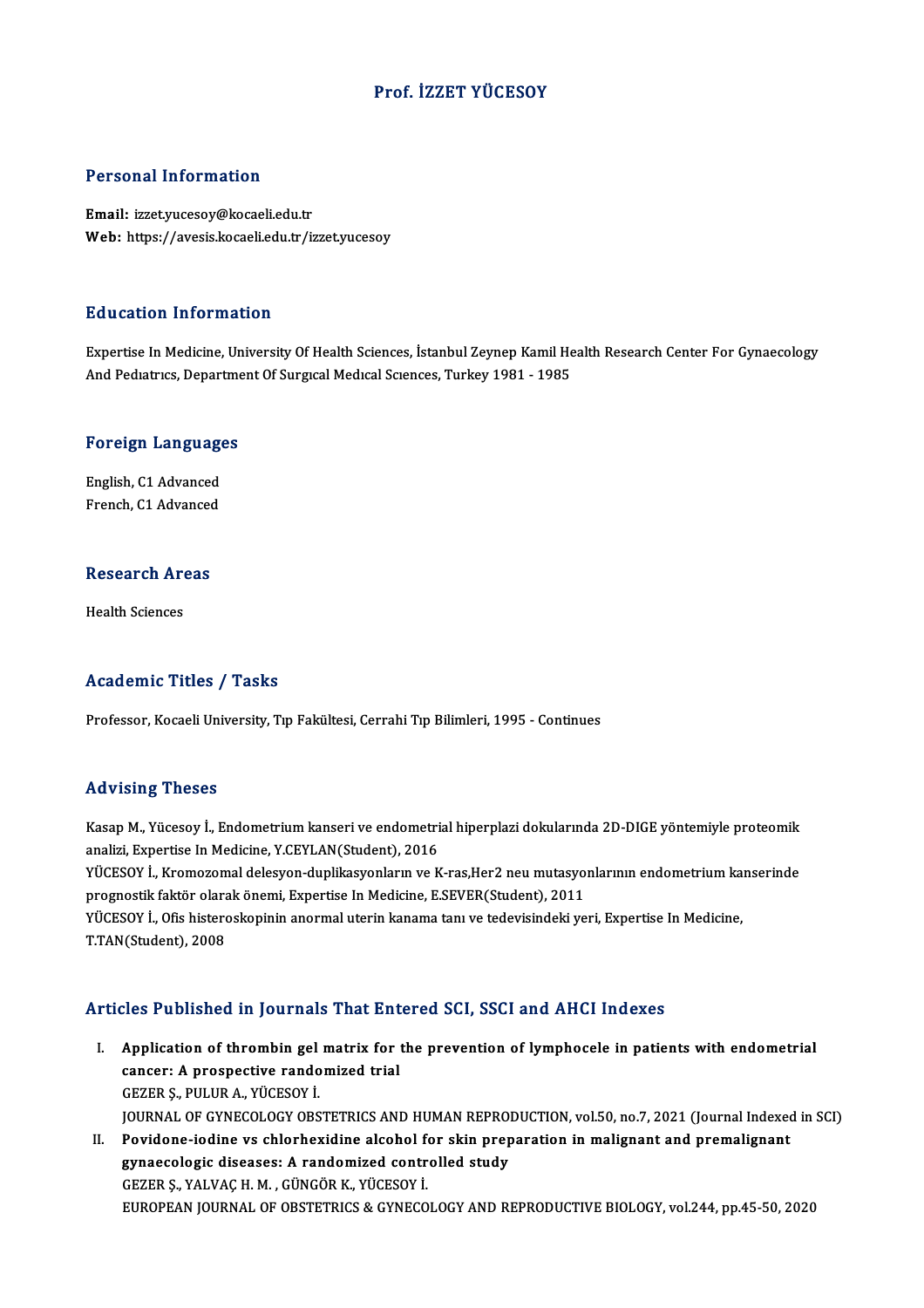(Journal Indexed in SCI)<br>Perineural invesion is

III. Perineural invasion is a valuable prognostic factor in advanced stage and/or Node  $(+)$  cervical cancer (Journa)<br>Perineu<br>cancer<br><sup>Vunal C</sup> cancer<br>Vural Ç., Bayrak B., Muezzinoglu B., Yücesoy İ.<br>INDIAN JOURNAL OF PATHOLOGY AND MICROBIOLOGY, vol.60, pp.27-32, 2017 (Journal Indexed in SCI)<br>Chromosome aberrations [dup(1e)] in endemetrial sensor: Cene analysis of

VuralÇ.,BayrakB.,MuezzinogluB.,Yücesoy İ.

IV. Chromosome aberrations [dup(1q)] in endometrial cancer: Gene analysis of 54 surgical specimens INDIAN JOU<br>Chromoso<br>in Turkey<br>Sover E. DO

Sever E., DOĞER E., Kumbasar S., Sik B. A., Temur M., Yilmaz H. T., Yilmaz O., Ozbay P. O., YÜCESOY İ. TAIWANESE JOURNAL OF OBSTETRICS & GYNECOLOGY, vol.55, no.3, pp.357-362, 2016 (Journal Indexed in SCI) Sever E., DOĞER E., Kumbasar S., Sik B. A. , Temur M., Yilmaz H. T. , Yilmaz O., Ozbay P. O. , YÜCESOY İ.<br>TAIWANESE JOURNAL OF OBSTETRICS & GYNECOLOGY, vol.55, no.3, pp.357-362, 2016 (Journal Index<br>V. Menstrual Pattern and

## TAIWANESE JC<br>Menstrual Pa<br>Hemorrhage<br>Coliskan E-Col Menstrual Pattern and Intrauterine Adhesions After Transute<br>Hemorrhage<br>Caliskan E., Cakiroglu Y., Aynioglu O., Ozkan S., YÜCESOY İ., ÇORAKÇI A.<br>JOURNAL OE REPRODUCTIVE MEDICINE .val 59. np.212.219.2012.(Jo Hemorrhage<br>Caliskan E., Cakiroglu Y., Aynioglu O., Ozkan S., YÜCESOY İ., ÇORAKÇI A.<br>JOURNAL OF REPRODUCTIVE MEDICINE, vol.58, pp.212-218, 2013 (Journal Indexed in SCI)

Caliskan E., Cakiroglu Y., Aynioglu O., Ozkan S., YÜCESOY İ., ÇORAKÇI A.<br>JOURNAL OF REPRODUCTIVE MEDICINE, vol.58, pp.212-218, 2013 (Journal Indexed in SCI)<br>VI. Preoperative evaluation of myometrial invasion in endometrial JOURNAL O<br>Preoperat<br>of 3T MRI<br>Desen D. In Preoperative evaluation of myometrial invasion in endometrial carcinoma: diagnos<br>of 3T MRI<br>Dogan D., Inan N., Sarisoy H. T. , Gumustas S., Akansel G., Muezzinoglu B., Yucesoy I., Demirci A.<br>APDOMINAL IMAGING vol 38 no 3 nn

of 3T MRI<br>Dogan D., Inan N., Sarisoy H. T. , Gumustas S., Akansel G., Muezzinoglu B., Yucesoy I., Demirci A. ABDOMINAL IMAGING, vol.38, no.2, pp.388-396, 2013 (Journal Indexed in SCI)

## VII. Primary Peritoneal Clear Cell Adenocarcinoma Associated With Endometriosis<br>Muezzinoglu B., Corak S., YÜCESOY İ. Primary Peritoneal Clear Cell Adenocarcinoma Associated With Endometriosis<br>Muezzinoglu B., Corak S., YÜCESOY İ.<br>APPLIED IMMUNOHISTOCHEMISTRY & MOLECULAR MORPHOLOGY, vol.19, no.4, pp.384-385, 2011 (Journal<br>Indeved in SCL)

Muezzinoglu B.,<br>APPLIED IMMU<br>Indexed in SCI)<br>Malignant Stru

## Indexed in SCI)<br>VIII. Malignant Struma Ovarii: A Case Report

YÜCESOY G., Cakiroglu Y., Muezzinoglu B., Besnili B., YÜCESOY İ. Malignant Struma Ovarii: A Case Report<br>YÜCESOY G., Cakiroglu Y., Muezzinoglu B., Besnili B., YÜCESOY İ.<br>JOURNAL OF KOREAN MEDICAL SCIENCE, vol.25, no.2, pp.327-329, 2010 (Journal Indexed in SCI)<br>Comparative efficesy and se YÜCESOY G., Cakiroglu Y., Muezzinoglu B., Besnili B., YÜCESOY İ.<br>JOURNAL OF KOREAN MEDICAL SCIENCE, vol.25, no.2, pp.327-329, 2010 (Journal Indexed in SCI)<br>IX. Comparative efficacy and safety of vaginal misoprostol versus

JOURNAL OF KOREAN MEDICAL SCIENCE,<br>Comparative efficacy and safety of va<br>induction at term: a randomized trial Comparative efficacy and safety of vaginal misoprostol v<br>induction at term: a randomized trial<br>Ozkan S., Caliskan E., DOĞER E., YÜCESOY İ., Ozeren S., VURAL B.<br>ARCHIVES OF CYNECOLOCY AND ORSTETRICS vol 280 no 1 nn induction at term: a randomized trial<br>Ozkan S., Caliskan E., DOĞER E., YÜCESOY İ., Ozeren S., VURAL B.<br>ARCHIVES OF GYNECOLOGY AND OBSTETRICS, vol.280, no.1, pp.19-24, 2009 (Journal Indexed in SCI)<br>Primany malignant malanam

## Ozkan S., Caliskan E., DOĞER E., YÜCESOY İ., Ozeren S., VURAL B.<br>ARCHIVES OF GYNECOLOGY AND OBSTETRICS, vol.280, no.1, pp.19-2<br>X. Primary malignant melanoma of the cervix: report of a case<br>YÜCESOY G., Kus E., Cakiroglu Y., ARCHIVES OF GYNECOLOGY AND OBSTETRICS, vol.280, no.1, pp.19-2<br>Primary malignant melanoma of the cervix: report of a case<br>YÜCESOY G., Kus E., Cakiroglu Y., Muezzinoglu B., Yildiz K., YÜCESOY İ.<br>ARCHIVES OF CYNECOLOCY AND OB ARCHIVESOFGYNECOLOGYANDOBSTETRICS,vol.279,no.4,pp.573-575,2009 (Journal Indexed inSCI) YÜCESOY G., Kus E., Cakiroglu Y., Muezzinoglu B., Yildiz K., YÜCESOY İ.<br>ARCHIVES OF GYNECOLOGY AND OBSTETRICS, vol.279, no.4, pp.573-575, 2009 (Journal Indexed in SCI)<br>XI. Sublingual misoprostol 100 microgram versus 200 mi

## ARCHIVES OF GYNI<br>Sublingual misop<br>randomised trial<br>Colialm E. DOČEP Sublingual misoprostol 100 microgram versus 200 m<br>randomised trial<br>Caliskan E., DOĞER E., Cakiroglu Y., ÇORAKÇI A., YÜCESOY İ.<br>EUROPEAN JOURNAL OE CONTRACERTION AND REPRODU

randomised trial<br>Caliskan E., DOĞER E., Cakiroglu Y., ÇORAKÇI A., YÜCESOY İ.<br>EUROPEAN JOURNAL OF CONTRACEPTION AND REPRODUCTIVE HEALTH CARE, vol.14, no.1, pp.55-60, 2009<br>(Journal Indoved in SCD Caliskan E., DOĞER E., Cal<br>EUROPEAN JOURNAL OF<br>(Journal Indexed in SCI)<br>Spontaneous vosinal c EUROPEAN JOURNAL OF CONTRACEPTION AND REPRODUCTIVE HEALTH CARE, vol.14, no.1, pp.55-60, 2009<br>(Journal Indexed in SCI)<br>XII. Spontaneous vaginal expulsion of an infected necrotic cervical fibroid through a cervical fistula<br>o

(Journal Indexed in SCI)<br>Spontaneous vaginal expulsion of an infected nec<br>after uterine artery ernbolization - A case report<br>Vural B. Ozkan S. Giftei E. Bodur H. Vucesev J Spontaneous vaginal expulsion of an infe<br>after uterine artery ernbolization - A case<br>Vural B., Ozkan S., Ciftci E., Bodur H., Yucesoy I.<br>JOUPNAL OF PEPPODUCTIVE MEDICINE vol 53

Vural B., Ozkan S., Ciftci E., Bodur H., Yucesoy I.<br>JOURNAL OF REPRODUCTIVE MEDICINE, vol.52, no.6, pp.563-566, 2007 (Journal Indexed in SCI)

## Articles Published in Other Journals

rticles Published in Other Journals<br>I. The concordance between colposcopic biopsy and loop electrosurgical excision procedures (LEEP)<br>in patients with known smear sytelesy and hyman papillome winys results ince i deficined in other journals<br>The concordance between colposcopic biopsy and loop electrosurgical exc<br>in patients with known smear cytology and human papilloma virus results.<br>CEZER S. Kanbay Öttürk S. BALCİ S. VÜCESOV The concordance between colposcopic biop<br>in patients with known smear cytology and<br>GEZER Ş., Kanbay Öztürk S., BALCİ S., YÜCESOY İ.<br>Northarn Cliniss of Istanbul vol 8-nn 598-594-24 in patients with known smear cytology and human papilloma virus results.<br>GEZER Ş., Kanbay Öztürk S., BALCİ S., YÜCESOY İ.<br>Northern Clinics of Istanbul, vol.8, pp.588-594, 2021 (Journal Indexed in ESCI) GEZER Ș., Kanbay Öztürk S., BALCİ S., YÜCESOY İ.<br>Northern Clinics of Istanbul, vol.8, pp.588-594, 2021 (Journal Indexed in ESCI)<br>II. Ovarian Metastasis of ALK Translocation-Positive Lung Adenocarcinoma: A Case Report<br>Cerea

Northern Clinics of Istanbul, vol.8, pp.588-594, 2021 (Journal Incornation Metastasis of ALK Translocation-Positive Lung A<br>Gezer S., ÇABUK D., AKSOY L., Ozturk S. D. , Ozkara S., YÜCESOY İ.<br>TURK ONKOLOU DERGISL TURKISL JOU Gezer S., ÇABUK D., AKSOY L., Ozturk S. D. , Ozkara S., YÜCESOY İ.<br>TURK ONKOLOJI DERGISI-TURKISH JOURNAL OF ONCOLOGY, vol.35, no.4, pp.475-478, 2020 (Journal Indexed in